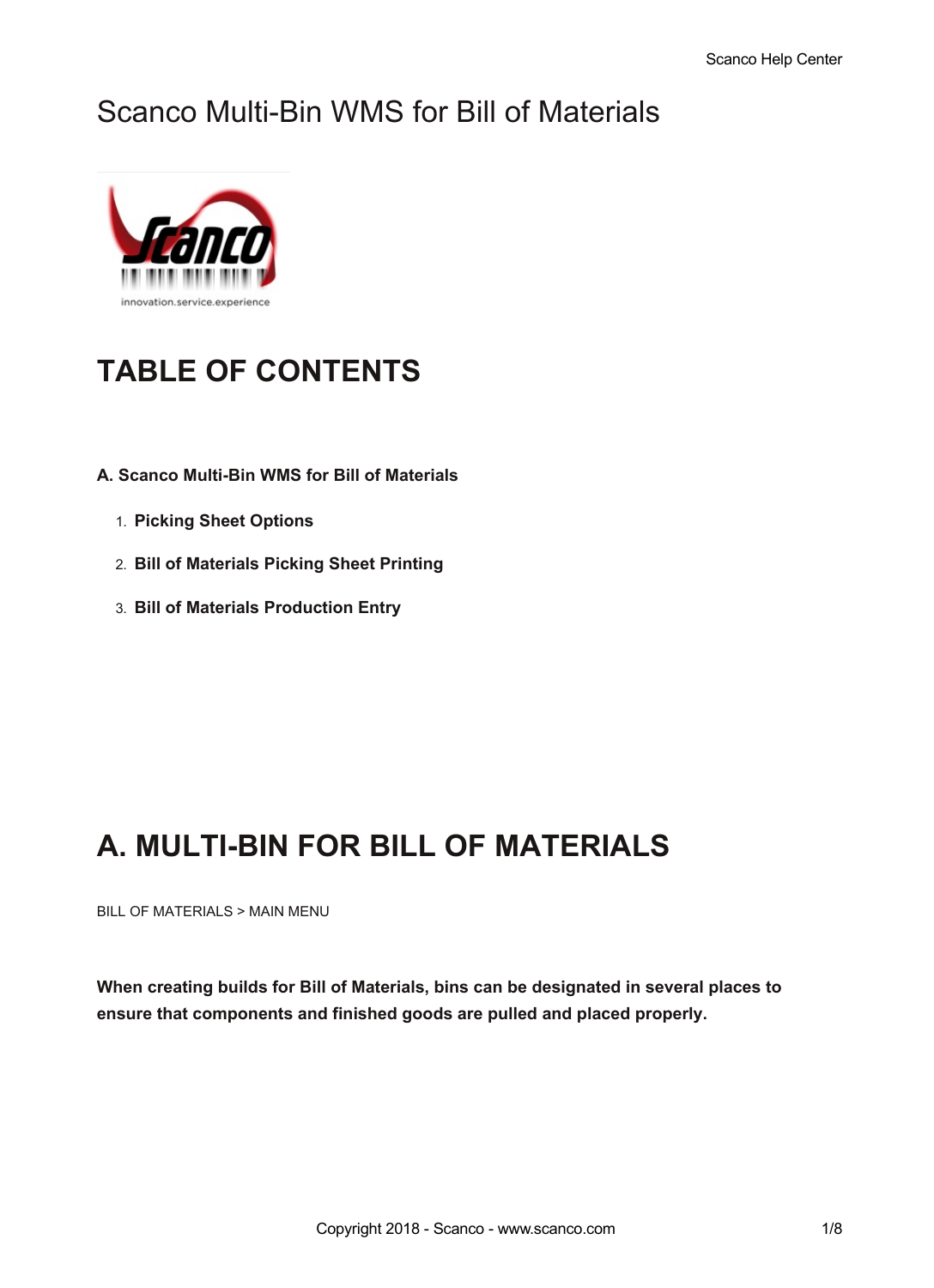

## **1. BILL OF MATERIALS PICKING SHEET OPTIONS**

INVENTORY MANAGEMENT > SETUP MENU

**All of the Picking Sheets in the system are governed by the same options set in the Pick Sheets tab of Multi-Bin Options.**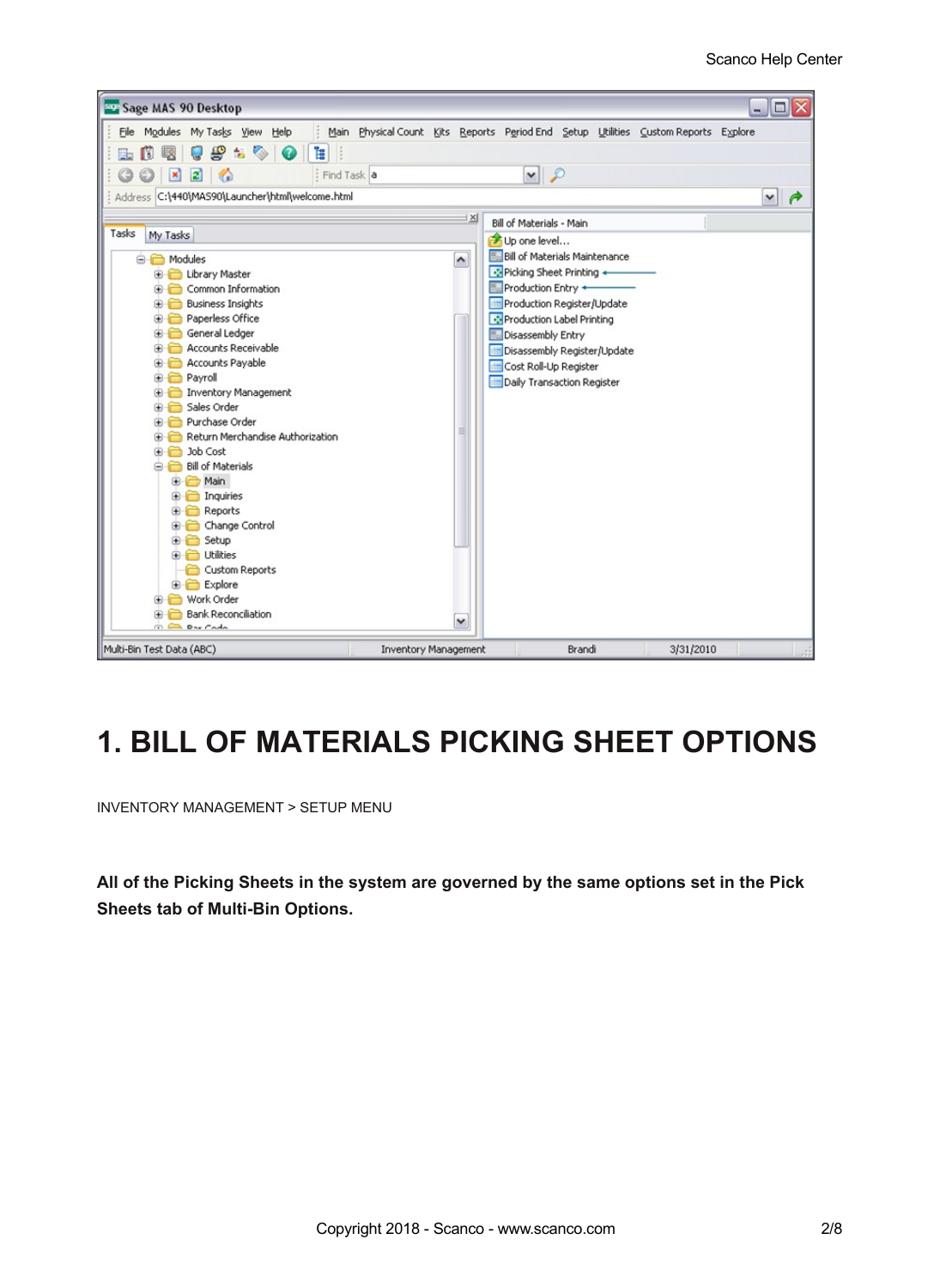| S/O Pick Sheet Options<br>Disallow Picking Sheet Auto Allocations                                                                                                                 |                                                              | m                                              | Wave Pick Sheet<br>Print Wave Pick Sheet on the fly                                                                                                                                 | e                        |
|-----------------------------------------------------------------------------------------------------------------------------------------------------------------------------------|--------------------------------------------------------------|------------------------------------------------|-------------------------------------------------------------------------------------------------------------------------------------------------------------------------------------|--------------------------|
| Default to Auto Allocate Inventory from Bin Locations<br>Default to Print Only Allocated Inventory<br>Enable Print Pick Sheet Allocations for B/M and W/D                         |                                                              | $\overline{v}$<br>$\overline{\mathsf{v}}$<br>V | <b>Bin Location Print Order</b>                                                                                                                                                     | <b>Bin Location</b><br>٠ |
| Picking Sheet Options for S/O, B/M and W/O<br><b>Bin Location Print Order</b><br>Override Sort for Lot Serial Items<br>Type of Quantity to print<br>Limit to One Row of Inventory | <b>Bin Location</b><br>Expiration Date<br>Quantity Available | ۰<br>V                                         | Primary Location Transfer Sheet<br>Print Primary Location Transfer Sheet on the fly<br>Non Lot/Ser: Transfer all inventory from location<br>Lot/Ser: Transfer all Lot from location | m                        |
|                                                                                                                                                                                   |                                                              |                                                |                                                                                                                                                                                     |                          |

**Enable Print Pick Sheet Allocations for B/M and W/O** - When this option is turned ON B/M picking sheet printing will provide the ability to select Production No's and will print the raw material allocations on the pick sheet. W/O future feature.

#### **Picking Sheet Options for Sales Order, Bill of Materials and Work Order**

**Bin Location Print Order** - Allows users to manage the order in which inventory appears on the pick Sheet.

- Select **Bin Location** for listing alphabetically by Bin Location Code.
- Select **Sort Code** to print locations in Wave order using the Sort Code in Bin Location Maintenance.
- Select **Primary Pick Location** to print only the item's primary pick bin.

**Override Sort for Lot Serial Items** - Allows users to manage the order in which lotted and serialized inventory appears on the pick Sheet.

- Select **Lot Number** to sort by Lot Number.
- Select **Expiration Date** to sort by the item's expire date. Only available when using Multi-Bin Expiration Date Control add-on.

**Type of Quantity to Print** - Allows users to decide how quantity is displayed, as**Quantity on Hand** or **Quantity Available**.

**Limit to One Row of Inventory** - Because the pick sheet is able to print all bins for a given item, users have the ability to limit the output of bin locations to a single row across.

## **2. BILL OF MATERIALS PICKING SHEET PRINTING**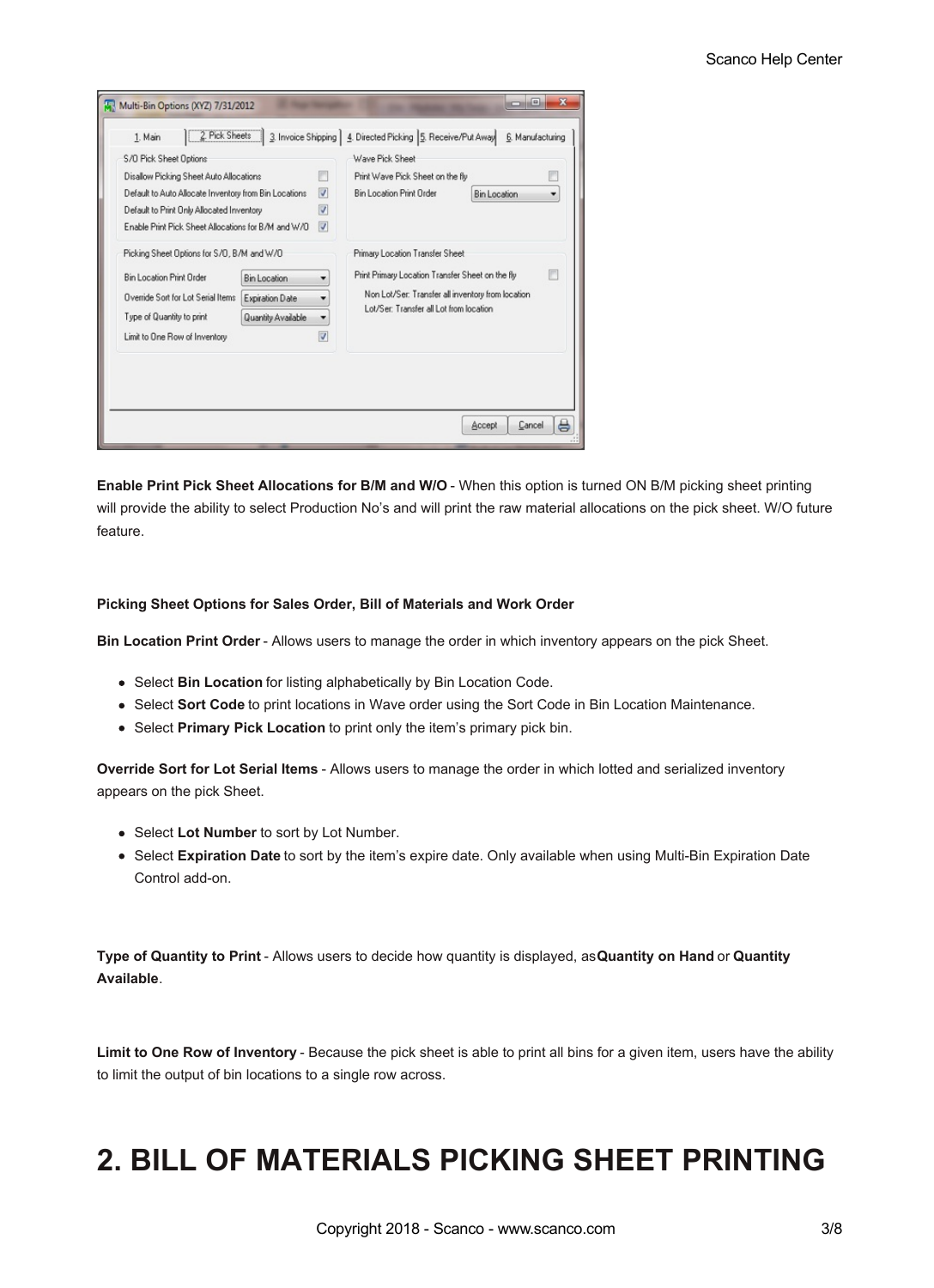#### BILL OF MATERIALS > MAIN MENU

Multi-Bin WMS installs a new picking sheet template to help manufacturers pick for their builds with bin location and added Lot Serial information. To utilize it, create a new form code in picking sheet printing and select the Multi-Bin Picking Sheet.

| <b>CS Template Selection</b>                              |           |  |
|-----------------------------------------------------------|-----------|--|
| Select a Form Template                                    |           |  |
| Multi-Bin Picking Sheet<br>Plain<br>Marbled<br>Dot Matrix |           |  |
|                                                           | <b>OK</b> |  |

#### **B/M Picking Sheet: Printing Multi-bin and Printing Allocations selected in Production Entry**

B/M Picking sheets can be printed before entering the production entry to print the locations of the components and perform picking. By printing the picking sheet after the production entry the pick sheet can reflect the which inventory that was selected in production entry. Perhaps because certain goods, lots and locations were selected or because our auto allocation feature was selected.

**Multi-bin Options — Manufacturing Tab: Enable Print Pick Sheet Allocations for B/M and W/O** - When this option is turned ON B/M picking sheet printing will provide the ability to select Production No's and will print the raw material allocations on the pick sheet. W/O future feature.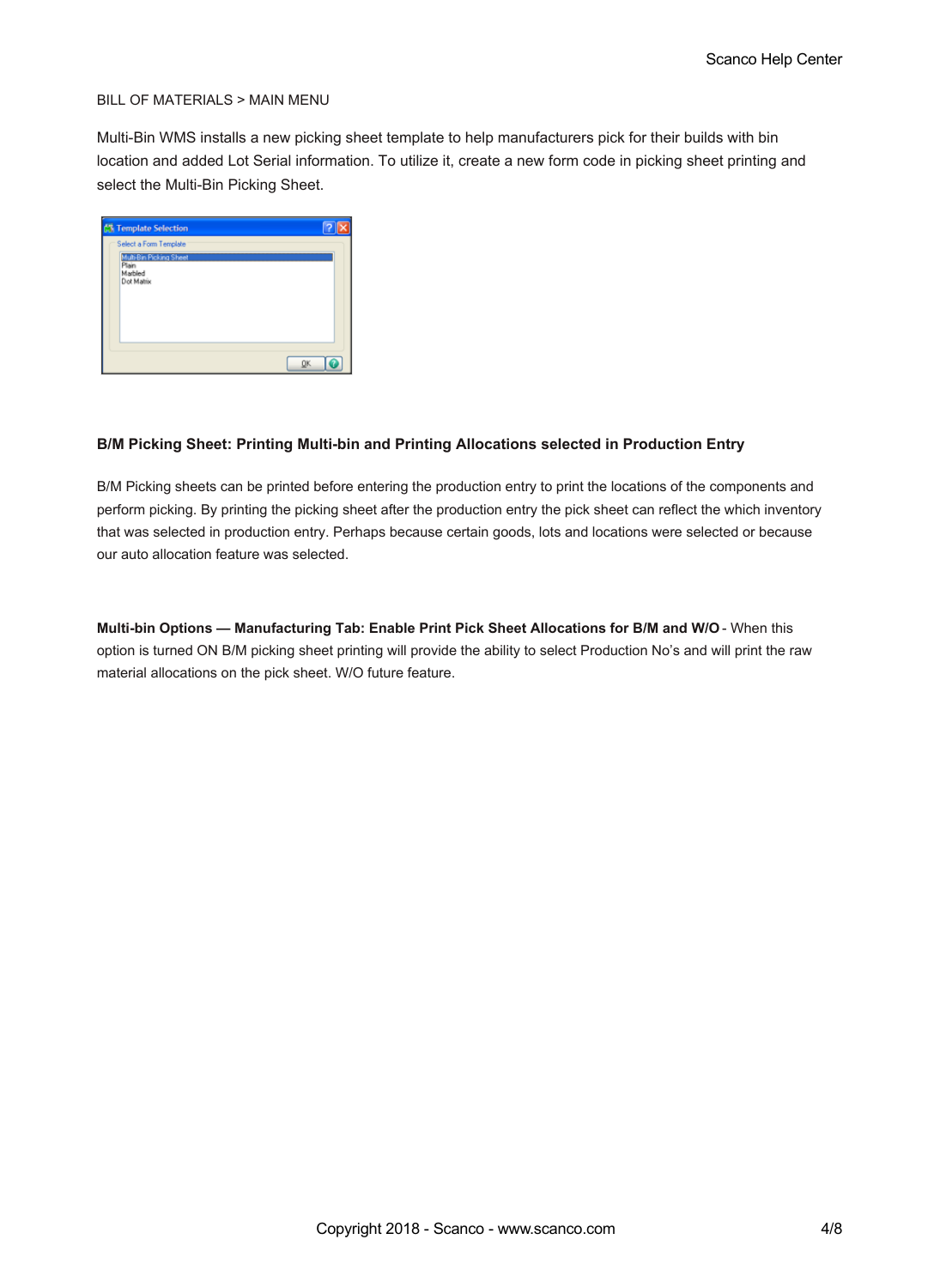|                       | BM Picking Sheet Printing (XYZ) 7/31/2012 |                                                                |             |                                 |                       |                                         | $\begin{array}{c c c c c} \hline \multicolumn{1}{c }{\textbf{.}} & \multicolumn{1}{c }{\textbf{.}} & \multicolumn{1}{c }{\textbf{.}} & \multicolumn{1}{c }{\textbf{.}} & \multicolumn{1}{c }{\textbf{.}} & \multicolumn{1}{c }{\textbf{.}} & \multicolumn{1}{c }{\textbf{.}} & \multicolumn{1}{c }{\textbf{.}} & \multicolumn{1}{c }{\textbf{.}} & \multicolumn{1}{c }{\textbf{.}} & \multicolumn{1}{c }{\textbf{.}} & \multicolumn{1}{c }{\textbf{.$ |                    |                      |                    |                                             |        |                                               |                 |       |
|-----------------------|-------------------------------------------|----------------------------------------------------------------|-------------|---------------------------------|-----------------------|-----------------------------------------|-------------------------------------------------------------------------------------------------------------------------------------------------------------------------------------------------------------------------------------------------------------------------------------------------------------------------------------------------------------------------------------------------------------------------------------------------------|--------------------|----------------------|--------------------|---------------------------------------------|--------|-----------------------------------------------|-----------------|-------|
|                       | STANDARD<br>Form Code                     | ۹                                                              |             |                                 |                       |                                         | Designer                                                                                                                                                                                                                                                                                                                                                                                                                                              |                    |                      |                    |                                             |        |                                               |                 |       |
|                       | Description                               | Multi-Bin Picking Sheet                                        |             |                                 |                       |                                         |                                                                                                                                                                                                                                                                                                                                                                                                                                                       |                    |                      |                    |                                             |        | If the Enable Print Pick Sheet Allocations is |                 |       |
|                       |                                           |                                                                |             |                                 |                       |                                         |                                                                                                                                                                                                                                                                                                                                                                                                                                                       |                    |                      |                    |                                             |        | ON then the Picking Sheet Printing selec-     |                 |       |
|                       | Number of Copies                          | Collated V<br>12                                               |             | Multi-Part Form Enabled         | Multi Part.           |                                         |                                                                                                                                                                                                                                                                                                                                                                                                                                                       |                    |                      |                    |                                             |        |                                               |                 |       |
|                       |                                           |                                                                |             |                                 |                       |                                         |                                                                                                                                                                                                                                                                                                                                                                                                                                                       |                    |                      |                    |                                             |        | tion screen provides the ability to selection |                 |       |
|                       | Print Comments Partial                    |                                                                |             | Include Miscellaneous Charges   |                       |                                         |                                                                                                                                                                                                                                                                                                                                                                                                                                                       |                    |                      |                    |                                             |        | the Production No. When the Production        |                 |       |
|                       |                                           |                                                                |             |                                 |                       |                                         |                                                                                                                                                                                                                                                                                                                                                                                                                                                       |                    |                      |                    |                                             |        | No is selected the system will only print the |                 |       |
|                       |                                           | Quick Row                                                      |             |                                 |                       |                                         | 最も最も                                                                                                                                                                                                                                                                                                                                                                                                                                                  |                    |                      |                    |                                             |        | lines and the allocations in that production  |                 |       |
|                       | Production No +                           | <b>Bill Number</b>                                             |             | Revision<br><b>Bill Options</b> | Quantity              |                                         | Effective Change D                                                                                                                                                                                                                                                                                                                                                                                                                                    |                    | entry.               |                    |                                             |        |                                               |                 |       |
|                       | 0000396<br>$\mathbf{1}$                   | <b>ALOT</b>                                                    |             | 000                             |                       | 1.0000 7/31/2012                        |                                                                                                                                                                                                                                                                                                                                                                                                                                                       |                    |                      |                    |                                             |        |                                               |                 |       |
|                       | ٩<br>$\mathbf{2}$                         |                                                                |             |                                 |                       | .0000                                   |                                                                                                                                                                                                                                                                                                                                                                                                                                                       |                    |                      |                    |                                             |        | If Batch entry is turned ON the picking       |                 |       |
|                       |                                           |                                                                |             |                                 |                       |                                         |                                                                                                                                                                                                                                                                                                                                                                                                                                                       |                    |                      |                    |                                             |        |                                               |                 |       |
|                       |                                           |                                                                |             |                                 |                       |                                         |                                                                                                                                                                                                                                                                                                                                                                                                                                                       |                    |                      |                    |                                             |        | sheet entry screen will ask for the Batch     |                 |       |
|                       |                                           |                                                                |             |                                 |                       |                                         |                                                                                                                                                                                                                                                                                                                                                                                                                                                       |                    |                      |                    | number when going in.                       |        |                                               |                 |       |
|                       | $\leftarrow$                              |                                                                |             |                                 |                       |                                         |                                                                                                                                                                                                                                                                                                                                                                                                                                                       |                    |                      |                    |                                             |        |                                               |                 |       |
|                       | Description 1                             |                                                                |             | ٠                               |                       |                                         |                                                                                                                                                                                                                                                                                                                                                                                                                                                       |                    |                      |                    |                                             |        |                                               |                 |       |
|                       | Description 2                             |                                                                |             |                                 |                       |                                         |                                                                                                                                                                                                                                                                                                                                                                                                                                                       |                    |                      |                    |                                             |        |                                               |                 |       |
|                       | Current Revision                          | □                                                              |             |                                 |                       |                                         |                                                                                                                                                                                                                                                                                                                                                                                                                                                       |                    |                      |                    |                                             |        |                                               |                 |       |
|                       | Component Whoe                            |                                                                |             |                                 |                       |                                         |                                                                                                                                                                                                                                                                                                                                                                                                                                                       |                    |                      |                    |                                             |        |                                               |                 |       |
|                       |                                           |                                                                |             |                                 |                       |                                         |                                                                                                                                                                                                                                                                                                                                                                                                                                                       |                    |                      |                    |                                             |        |                                               |                 |       |
|                       | HP LasesJet Professional CM1410 Series    |                                                                |             | <b>Alignment</b>                | <b>Pint</b>           | Preyieve                                | ◶<br>Setup                                                                                                                                                                                                                                                                                                                                                                                                                                            |                    |                      |                    |                                             |        |                                               |                 |       |
|                       |                                           |                                                                |             |                                 |                       |                                         |                                                                                                                                                                                                                                                                                                                                                                                                                                                       |                    |                      |                    |                                             |        |                                               |                 |       |
|                       |                                           |                                                                |             |                                 |                       |                                         |                                                                                                                                                                                                                                                                                                                                                                                                                                                       |                    |                      |                    |                                             |        |                                               |                 |       |
|                       |                                           |                                                                |             |                                 |                       |                                         |                                                                                                                                                                                                                                                                                                                                                                                                                                                       |                    |                      |                    |                                             |        |                                               |                 |       |
|                       |                                           | Samples printing allocations and printing available inventory. |             |                                 |                       |                                         |                                                                                                                                                                                                                                                                                                                                                                                                                                                       |                    |                      |                    |                                             |        |                                               |                 |       |
|                       |                                           |                                                                |             |                                 |                       |                                         |                                                                                                                                                                                                                                                                                                                                                                                                                                                       |                    |                      |                    |                                             |        |                                               |                 |       |
|                       |                                           |                                                                | Unit of     |                                 |                       |                                         |                                                                                                                                                                                                                                                                                                                                                                                                                                                       |                    |                      |                    |                                             |        |                                               |                 |       |
|                       | <b>Component Item Cade/Description</b>    |                                                                | Measure     | <b>Quantity Per Bill</b>        | <b>Total Quantity</b> |                                         | <b>Quantity Picked</b>                                                                                                                                                                                                                                                                                                                                                                                                                                | Short              |                      |                    |                                             |        |                                               |                 |       |
| BTTRY-98422           |                                           |                                                                | <b>EACH</b> | 2 0000                          |                       |                                         |                                                                                                                                                                                                                                                                                                                                                                                                                                                       |                    |                      |                    |                                             |        |                                               |                 |       |
| <b>Bin Location:</b>  | 2008                                      |                                                                |             |                                 |                       |                                         | <b>Component Item Code/Description</b>                                                                                                                                                                                                                                                                                                                                                                                                                |                    |                      |                    | <b>Unit of</b><br>Measure Quantity Per Bill |        | <b>Total Quantity</b>                         | Quantity Picked | Short |
| <b>Lot Serial No:</b> |                                           |                                                                |             |                                 |                       |                                         |                                                                                                                                                                                                                                                                                                                                                                                                                                                       |                    |                      |                    |                                             |        |                                               |                 |       |
| Status:               | *Allocated                                |                                                                |             |                                 |                       | <b>BTTRY-98422</b>                      |                                                                                                                                                                                                                                                                                                                                                                                                                                                       |                    |                      |                    | <b>EACH</b>                                 | 2.0000 | 0.0000                                        |                 |       |
| Quantity:             | 20.00                                     |                                                                |             |                                 |                       | <b>Bin Location:</b>                    | 200B                                                                                                                                                                                                                                                                                                                                                                                                                                                  | <b>DEFAULT</b>     | QUALITY              |                    |                                             |        |                                               |                 |       |
| <b>Expire Date:</b>   |                                           |                                                                |             |                                 |                       | <b>Lot Serial No:</b><br><b>Status:</b> |                                                                                                                                                                                                                                                                                                                                                                                                                                                       |                    |                      |                    |                                             |        |                                               |                 |       |
| Vendor L/S:           |                                           |                                                                |             |                                 |                       | Quantity:                               | 430.00                                                                                                                                                                                                                                                                                                                                                                                                                                                | *Primary<br>450.00 | 340.00               |                    |                                             |        |                                               |                 |       |
|                       | <b>Revision:</b>                          | <b>CLOCK BATTERY</b>                                           |             |                                 |                       | <b>Expire Date:</b>                     |                                                                                                                                                                                                                                                                                                                                                                                                                                                       |                    |                      |                    |                                             |        |                                               |                 |       |
|                       |                                           |                                                                |             |                                 |                       | Vendor L/S:                             |                                                                                                                                                                                                                                                                                                                                                                                                                                                       |                    |                      |                    |                                             |        |                                               |                 |       |
| <b>DOUGH</b>          |                                           |                                                                | <b>EACH</b> | 2.0000                          |                       |                                         | <b>Revision</b>                                                                                                                                                                                                                                                                                                                                                                                                                                       |                    | <b>CLOCK BATTERY</b> |                    |                                             |        |                                               |                 |       |
| <b>Bin Location:</b>  | 1000BIN                                   |                                                                |             |                                 |                       |                                         |                                                                                                                                                                                                                                                                                                                                                                                                                                                       |                    |                      |                    |                                             |        |                                               |                 |       |
| <b>Lot Serial No:</b> | <b>DGH1211</b>                            |                                                                |             |                                 |                       | <b>DOUGH</b>                            |                                                                                                                                                                                                                                                                                                                                                                                                                                                       |                    |                      |                    | <b>EACH</b>                                 | 2.0000 | 0.0000                                        |                 |       |
| Status:               | *Allocated                                |                                                                |             |                                 |                       | <b>Bin Location:</b>                    | 1000BIN                                                                                                                                                                                                                                                                                                                                                                                                                                               | 480C               | <b>RECEIVING</b>     | 480C               | WIP FG                                      |        |                                               |                 |       |
| Quantity:             | 20.00                                     |                                                                |             |                                 |                       | Lot Serial No:                          | <b>DGH1211</b>                                                                                                                                                                                                                                                                                                                                                                                                                                        | <b>DGH1211</b>     | <b>DGH1211</b>       | <b>DGH1212</b>     | <b>DGH1212</b>                              |        |                                               |                 |       |
| <b>Expire Date:</b>   | 12/31/2010                                |                                                                |             |                                 |                       | <b>Status:</b>                          |                                                                                                                                                                                                                                                                                                                                                                                                                                                       |                    |                      |                    |                                             |        |                                               |                 |       |
| Vendor L/S:           | <b>DGH1121</b>                            |                                                                |             |                                 |                       | Quantity<br><b>Expire Date:</b>         | 208.00<br>12/31/2010                                                                                                                                                                                                                                                                                                                                                                                                                                  | 9.00<br>12/31/2010 | 99.00<br>12/31/2010  | 1.00<br>12/31/2010 | 849.00<br>12/31/2010                        |        |                                               |                 |       |
|                       | <b>Revision:</b>                          | Dough                                                          |             |                                 |                       | Vendor L/S:                             | <b>DGH1121</b>                                                                                                                                                                                                                                                                                                                                                                                                                                        | <b>DGH1121</b>     | <b>DGH1121</b>       |                    |                                             |        |                                               |                 |       |
|                       |                                           |                                                                |             |                                 |                       |                                         |                                                                                                                                                                                                                                                                                                                                                                                                                                                       |                    |                      |                    |                                             |        |                                               |                 |       |
|                       |                                           |                                                                |             |                                 |                       |                                         | <b>Revision</b>                                                                                                                                                                                                                                                                                                                                                                                                                                       | ٠<br>Dough         |                      |                    |                                             |        |                                               |                 |       |

## **3. BILL OF MATERIALS PRODUCTION ENTRY**

BILL OF MATERIALS > MAIN MENU

**There are two changes to Bill of Materials Production Entry for the bin assignments of Finished Goods as well as Component Items.**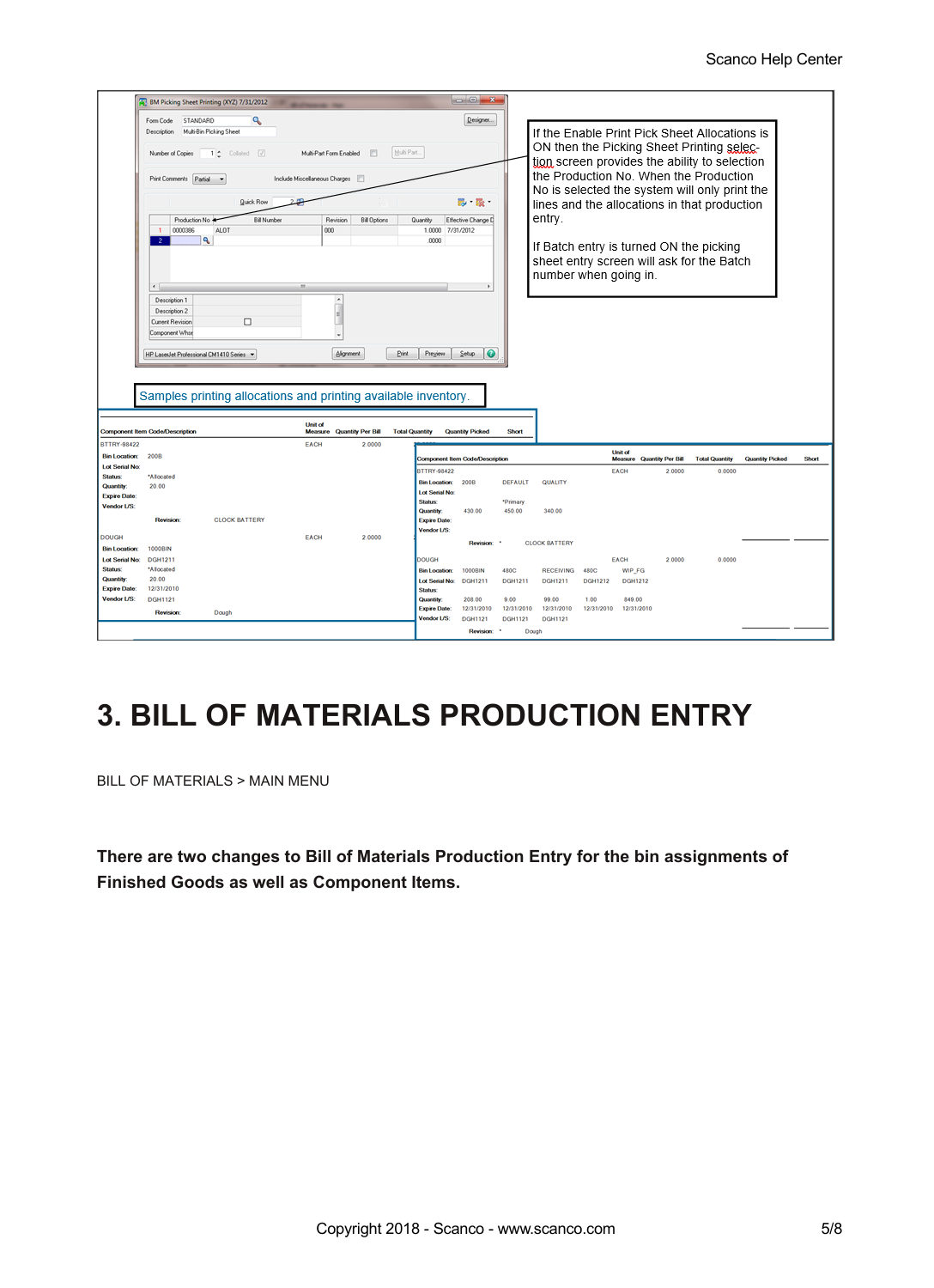| <b>NE Production Entry (XYZ) 8/15/2011</b>                                                                                                                    | Oris                                                                                                                                                                                                                                                                            |
|---------------------------------------------------------------------------------------------------------------------------------------------------------------|---------------------------------------------------------------------------------------------------------------------------------------------------------------------------------------------------------------------------------------------------------------------------------|
| <b>N 4 P PI</b><br>0000374<br><b>Production Number</b><br>$\left( \frac{1}{2} + \frac{1}{2} \right)$<br>1. Header<br>2. Lines<br>8/15/2011<br>Production Date | $\Box$ ox<br>65 * Bill of Materials Maintenance (XYZ) 8/15/2011<br>Ы<br>Copy From.<br>More<br>HIPH<br>BOARD-004230-33<br><b>Bill Number</b><br>Description 1<br>80486DX **<br>Revision<br>000<br>Bill Type<br>Description 2<br>Standard<br>$\checkmark$<br>1. Header<br>2 Lines |
| $\mathbb{Q} \square$<br>BOARD-004230-33<br>80486DX **<br><b>Bill Number</b><br><b>Bill Type</b><br>Standard                                                   | <b>Option Categories</b><br>Required<br><b>Drawing Number</b><br>Required<br><b>Drawing Revision</b><br><b>MBOARD</b><br>Q<br>Routing Number<br>Required<br>000Q<br>Current Revision<br>Required<br>Date Last Used<br>9/9/2011<br>Required                                      |
| $000\,R$<br>Revision<br>Option Code<br>10.0000<br>Quantity<br>EACH<br>Unit of Measure<br>8/15/2011<br>Explode Sub-Assemblies  <br>Effective Date              | Required<br>Maximum Lot Size<br>100.000%<br>Yield Percentage<br>Required<br>Required<br>Print Components<br>8<br>$\mathbf{R}$<br>Required<br><b>Bill Has Options</b><br>п<br><b>Bin Location</b><br>Expire Days<br>5.00                                                         |
| 000<br>Parent Warehouse<br>$\mathbf{Q}$<br>MAIN WAREHOUSE<br>000<br>Component Warehouse<br>Q<br>MAIN WAREHOUSE                                                | $\bigcirc$<br>$\mathbf{D}$ elete $\mathbf{B}$ $\bullet$<br>Cancel<br>Accept                                                                                                                                                                                                     |
| WIP_FG<br>8/20/2011<br><b>Bin Location</b><br>Expire Date<br><b>Starting Serial Number</b><br>RON6<br>Vendor L/S No<br>Cancel<br>Accept                       | $\theta$<br>Delete                                                                                                                                                                                                                                                              |

**Bin Location Finished Goods Automatic assignment options--** auto assignment is optional. **Multi-bin Options** - Select to auto assign the primary pick or the warehouse staging location for finish goods.

**Bill of Materials Maintenance Custom Office UDF** - an entry in this field will supersede options. It will also add the bin location on the fly if it does not exist.

(\*E) Expire Date -- If activated, complete the expiration date to track the finished good expire date. The date can be defaulted by using the Custom Office UDF field for Expire Date. Vendor Lot field can be input if useful.

**On the lines tab, the settings entered in Multi-Bin Options for manufacturing will determine how goods are allocated.**